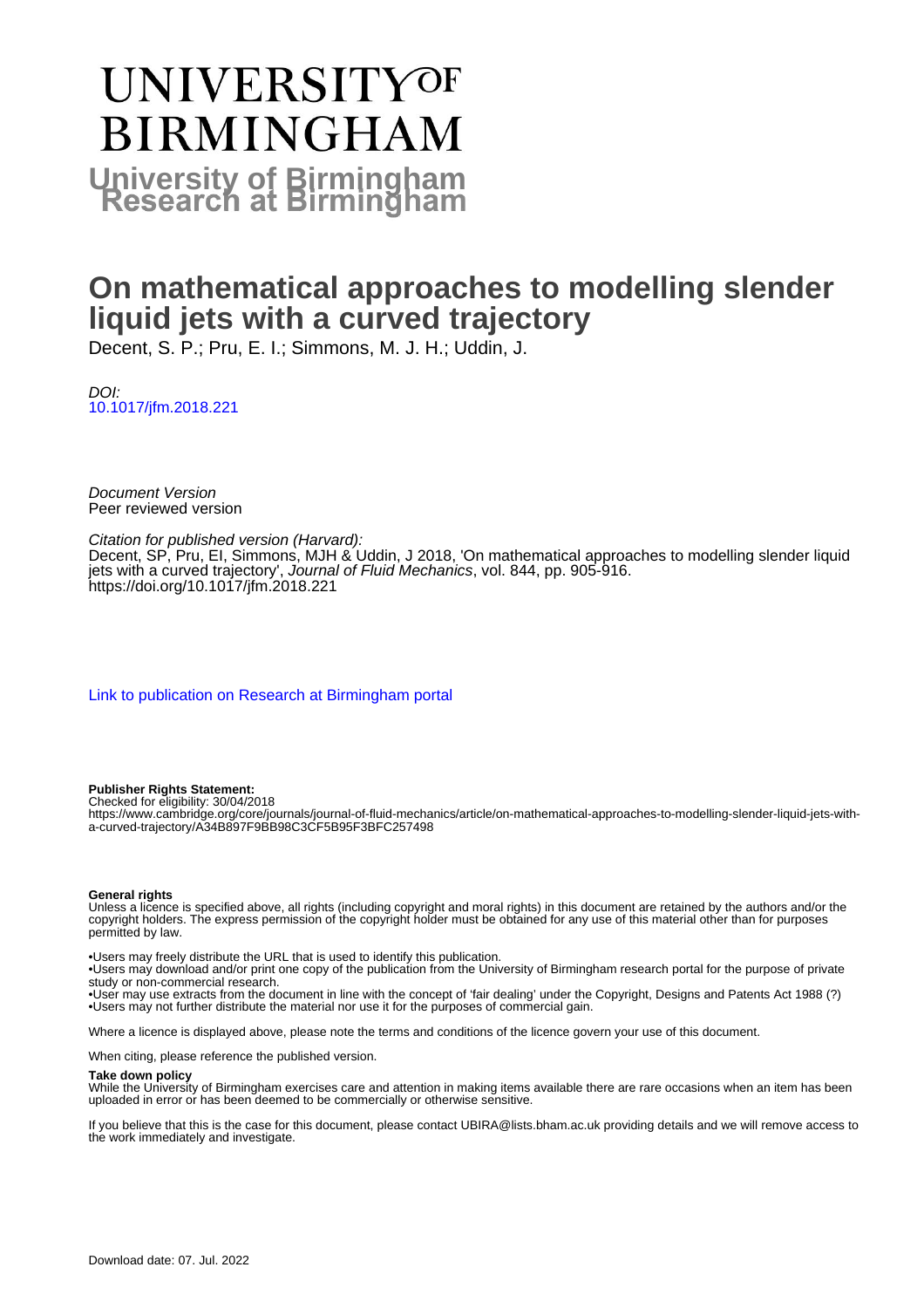# **On mathematical approaches to modelling slender liquid jets with a curved trajectory**

# $\mathbf{S}$ . P. Decent<sup>1</sup><sup> $\dagger$ </sup>, E. I. Părău<sup>2</sup>, M. J. H. Simmons<sup>3</sup> and J. Uddin<sup>4</sup>

Department of Mathematics and Statistics, Lancaster University, Lancaster LA1 4YF, UK <sup>2</sup>School of Mathematics, University of East Anglia, Norwich NR4 7TJ, UK School of Chemical Engineering, University of Birmingham, Birmingham B15 2TT, UK School of Mathematics, University of Birmingham, Birmingham B15 2TT, UK

(Received xx; revised xx; accepted xx)

Slender liquid jets that have a curved trajectory have been examined in a range of papers using a method introduced in Wallwork *et al.* (2000, 2002) and Decent *et al.* (2002), for jets that emerge from an orifice on the surface of a rotating cylindrical container, successfully comparing computational results to measurements arising from laboratory experiments. Wallwork *et al.* (2000, 2002) and Decent *et al.* (2002) based their analysis on the slenderness of the jet, and neglected the torsion of the centreline of the jet which is valid since in most situations examined the torsion is zero or small. Shikhmurzaev & Sisoev (2017) used differential geometry and incorporated the torsion. This paper shows these two methods produce identical results at leading-order when the torsion is zero or when the torsion is  $O(1)$ , in an asymptotic framework based upon the slenderness of the jet, and shows that the method of Wallwork *et al.* (2000, 2002) and Decent *et al.* (2002) is accurate for parameters corresponding to scenarios previously examined and also when the torsion is  $O(1)$ . It is shown that the method of Shikhmurzaev & Sisoev (2017) should be used when the torsion is asymptotically large or when the jet is not slender.

# **Key words:**

# **1. Mathematical approaches and approximations**

Curved liquid jets arise in a variety of industrial and manufacturing problems including propulsion systems for liquid jets in cross flow (Ng *et al.* (2008)) and in agricultural sprays (Wong *et al.* (2004)). In recent years curved jets have found renewed interest in the production of nanofibres from centrifugal spinning (e.g. Noroozi *et al.* (2017), Zhmayev *et al.* (2015), Valipouri *et al.* (2015) and Riahi (2017)) which themselves have numerous applications in air filtration, optical sensors and tissue engineering to name just a few. A variety of careful studies of steady and time-dependent flows for curved liquid jets have been carried out by numerous groups, showing a wide variety of rich flow behaviours. Important studies include Entov & Yarin (1984), Ribe (2004), Ribe *et al.* (2006), Panda *et al.* (2008), Marheineke & Wegener (2009), Arne *et al.* (2010), Gramlich & Piesche (2012) and Marheineke *et al.* (2016). There are other computational approaches which provide valuable descriptions of jet flows, particularly the lattice Boltzmann method, exemplified by Falcucci *et al.* (2010*a*,*b*, 2011*a*,*b*, 2013).

*†* Email address for correspondence: s.decent@lancaster.ac.uk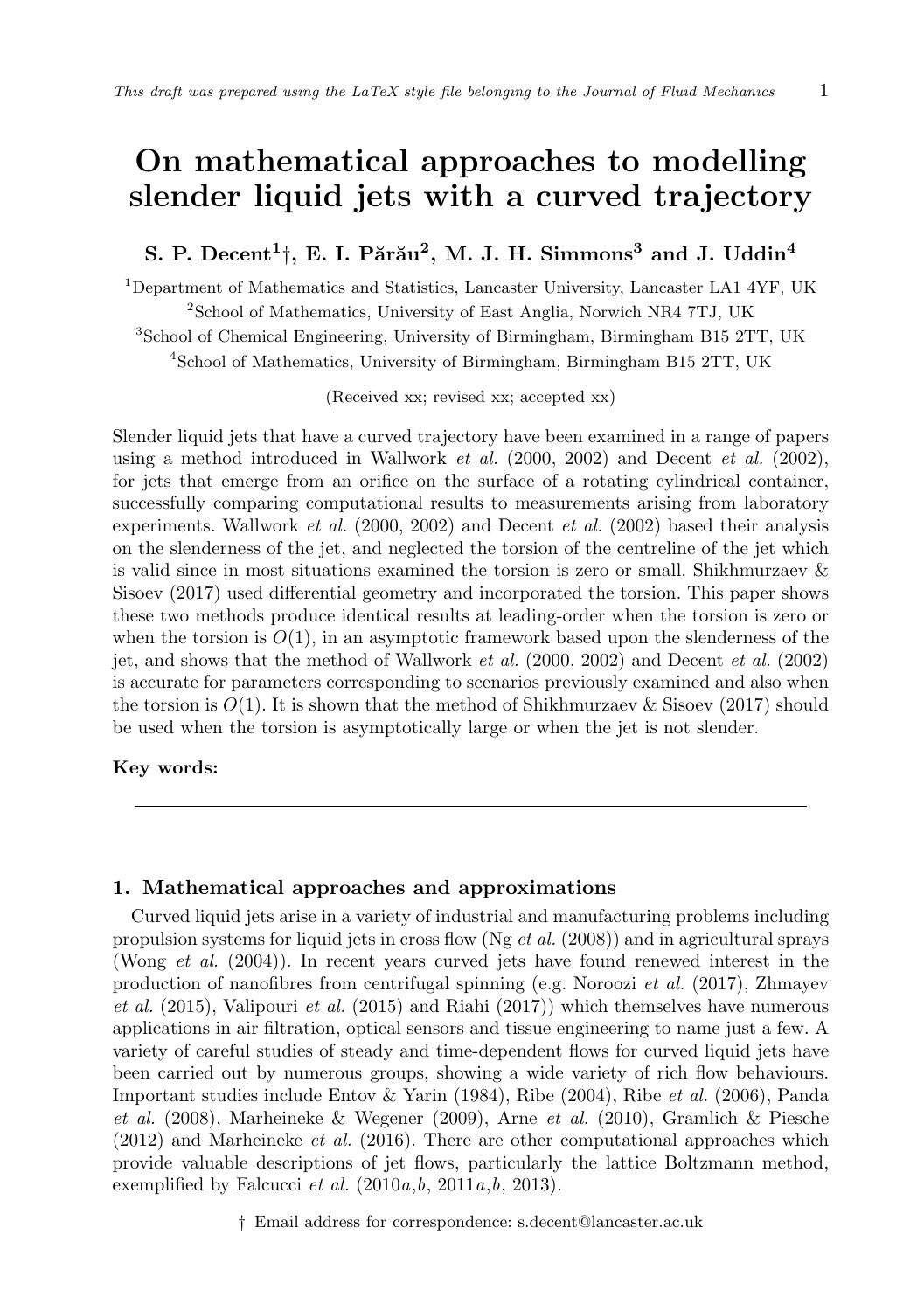One commonly studied application is when slender curved jets arise from a circular orifice on the outer surface of a rapidly rotating cylindrical container (where the axis of the rotating cylinder is vertical). The trajectory of the resulting liquid jet that emerges from the orifice follows the beginning of a spiral pathway that travels away from the rotating drum. Due to surface tension driven instability these jets rapidly break-up into droplets. This is often called prilling in industrial processes. This problem has been studied in a series of papers where the trajectory of the curved jets, their linear instability, nonlinear effects, and droplet break-up mechanisms were able to be examined computationally and the results compared successfully to experimental results across a range of physical and rheological parameters e.g. Wallwork (2002), Wallwork *et al.* (2000, 2002), Decent *et al.* (2002), Părău *et al.* (2006, 2007), Uddin *et al.* (2006, 2008*a*) and Gurney *et al.* (2010).

Wallwork *et al.* (2002) (henceforth labelled as W02) and Decent *et al.* (2002) (henceforth labelled as D02) introduced a multiple scales methodology to examine the unsteady dynamics of this slender curved jet as it breaks up into droplets. (W02 included rotation but neglected gravity in the model, while D02 included gravity and rotation.) One of these multiple scales is the arclength *s*, measured along the centreline of the curved jet, which is non-dimensionalised with respect to the radius of the rotating cylindrical container  $s_0$ . This lengthscale is much greater than the lengthscale  $\bar{s}$  associated with the radius of the resulting droplet size or the wavelength of linear unstable waves that propagate along the jet and cause the jet to rupture. The method of multiple scales is used to examine linear instabilities so that  $s = \varepsilon \bar{s}$ , where  $\varepsilon = a/s_0$  is a small parameter and *a* is the radius of the orifice from which the jet emerges on the side of the rapidly rotating container. The resulting analysis assumes that  $a \ll s_0$  and that the jet breaks up sufficiently far from the orifice such that the physical break-up length of the jet is much greater than the radius of the orifice *a* i.e. the asymptotic analysis assumes that the jets are slender and the jet ruptures when  $s = O(1)$ . The experimental observations of W02, Wong *et al.* (2004), Partridge *et al.* (2005) and Hawkins *et al.* (2010) confirm that these simplifying assumptions are a reasonable starting point in order to describe the physical problem.

In order to deploy this multiple scales methodology to examine unstable linear waves travelling down the jet, it is first necessary to determine a steady solution for the curved jet which can be perturbed by the addition of these growing unstable linear waves. This involves the determination of steady trajectory equations that describe the curved slender jet in a steady state. It is these steady trajectory equations which are the main focus of this paper.

In W02 and D02, the coordinate used to describe these trajectory equations is the arclength *s* measured along the centreline of the steady jet. In any cross-section of the jet, W02 and D02 also used plane polar coordinates in the radial and azimuthal directions  $(n, \phi)$ . W02 and D02 used base vectors  $\mathbf{e}_s, \mathbf{e}_n, \mathbf{e}_\phi$  (defined in Wallwork (2002) and D02), where  $\mathbf{e}_n, \mathbf{e}_\phi$  lie in the cross-section of the jet. On the centreline  $\mathbf{e}_s$  is tangential to the centreline and  $\mathbf{e}_n, \mathbf{e}_\phi$  are perpendicular to the centreline, and this set of vectors are orthogonal unit vectors on the jet's centreline. The base vectors are shown in Figure 1. This coordinate system is inspired by the multiple scales inherent in the unsteady flow description of the jet, since on the short lengthscale  $\bar{s}$  the coordinate system is locally cylindrically polar at leading-order in  $\varepsilon$ , and it gradually bends on the long lengthscale *s*.

It was pointed out in Entov & Yarin (1984) that the base vectors at points away from the jet's axis are not orthogonal if the centreline of the curved jet has non-zero torsion. When gravity is neglected in the model, so that the centreline of the jet lies in a horizontal plane and thus the torsion of the jet's centreline is zero (as in W02, Partridge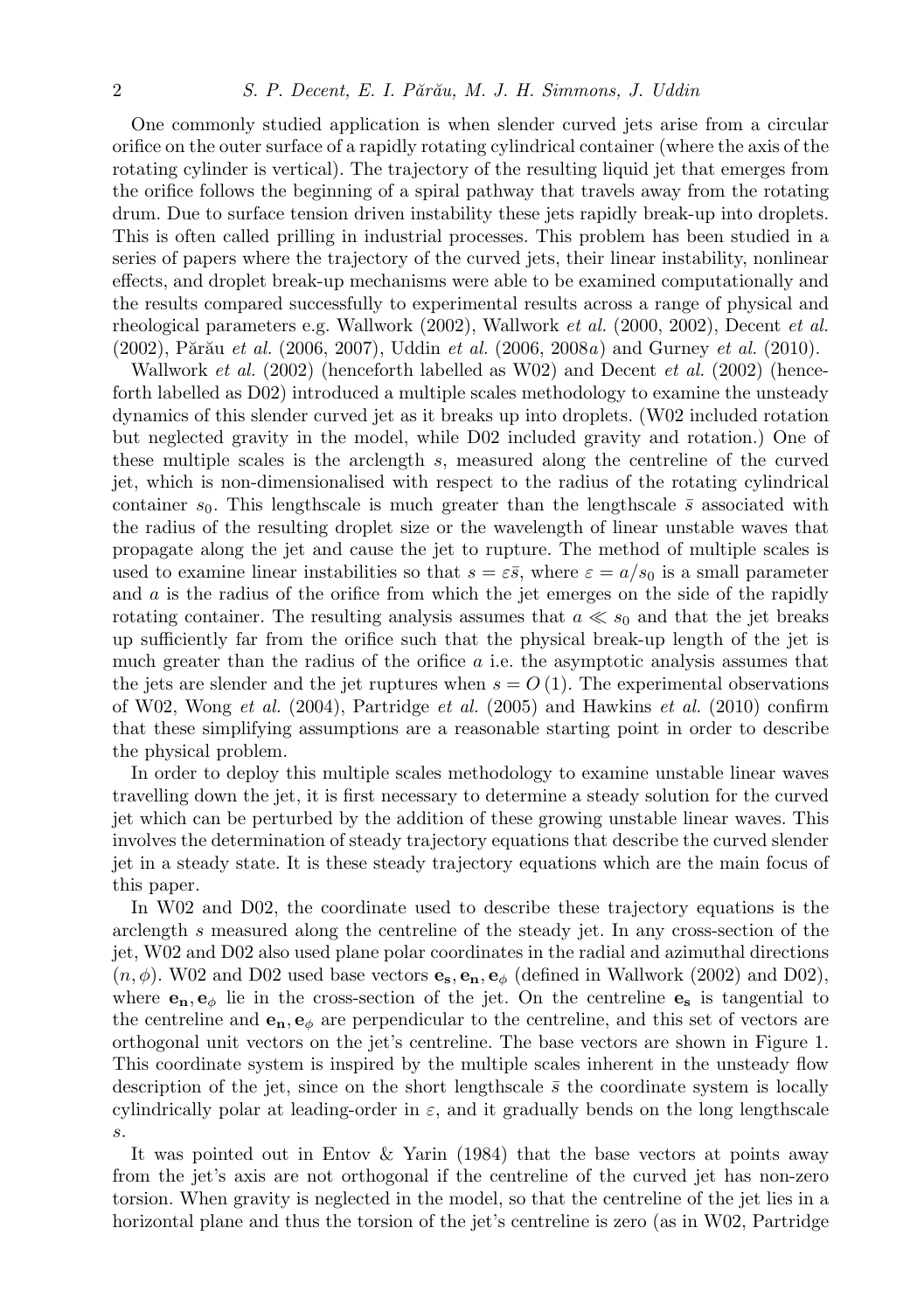

FIGURE 1. Diagram showing the base vectors in the jet. On the jet's centreline (dashed line), **e<sup>s</sup>** is always tangential to the centreline and **en***,* **e***<sup>ϕ</sup>* are perpendicular to the centreline, and this set of vectors are orthogonal unit vectors along all of the jet's centreline. The diagram shows an example of the vector **e<sup>s</sup>** that is tangential to the jet's centreline at a point at the far end of the portion of the jet shown in the diagram. However, these base vectors are not always orthogonal unit vectors at points away from the jet's axis, and such a situation is illustrated within the square box, which shows the base vectors at a point inside the jet and away from the jet's centreline. SS17 shows that the direction of **e<sup>s</sup>** can deviate away from the direction described in W02 and D02 at points away from the centreline, and this deviation is shown by the dotted vector which illustrates **e<sup>s</sup>** as determined in SS17. The deviation between the **e<sup>s</sup>** vector described by W02/D02 (vector shown by a solid-line arrow and labelled **es**) and the **e<sup>s</sup>** vector derived by SS17 (vector shown by a dotted-line arrow) is exaggerated in the Figure to aid visibility.

*et al.* (2005), Părău *et al.* (2006, 2007), Uddin *et al.* (2006, 2008*a*,*b*, 2009), Decent *et al.* (2009), Gurney *et al.* (2010), Hawkins *et al.* (2010), Uddin & Decent (2012)) then the base vectors will remain exactly orthogonal throughout the jet. However, when gravity is included in the model, as in D02, then the jet's centreline falls out of the horizontal plane and has non-zero torsion. W02 and D02 treated the base vectors as though they were orthogonal unit vectors throughout the flow, which means that W02 and D02 provides an approximate methodology based on assuming that any terms neglected as a result will be insignificant given the asymptotic ordering because the jet is asymptotically slender. However,  $\mathbf{e}_s$ ,  $\mathbf{e}_n$ ,  $\mathbf{e}_{\phi}$  are approximately orthogonal unit vectors when they are close to the jet's centreline even if the torsion is non-zero, and thus the approach adopted in W02 and D02 is an approximation that appears to be reasonable because the jet is asymptotically slender and the flow always remains asymptotically close to the centreline in W02, D02 and subsequent papers.

Shikhmurzaev & Sisoev (2017) (henceforth labelled as SS17) has provided a mathematically formal framework for these curved jets, using differential geometry to tackle the problem rigorously, even when the centreline has non-zero torsion, and provides a rigorous framework for the treatment of the base vectors. This included showing that at points away from the centreline the direction of **e<sup>s</sup>** can deviate away from that described in W02 and D02, since W02/D02 forced **e<sup>s</sup>** to be parallel to the centreline at points away from the centreline while SS17 does not force a direction on **e<sup>s</sup>** but instead calculates it using differential geometry. Also SS17 showed that the length of the base vectors can vary away from the centreline. Consequently SS17 extends the applicability of the coordinate system into situations when the jet is not slender, and determines additional terms (not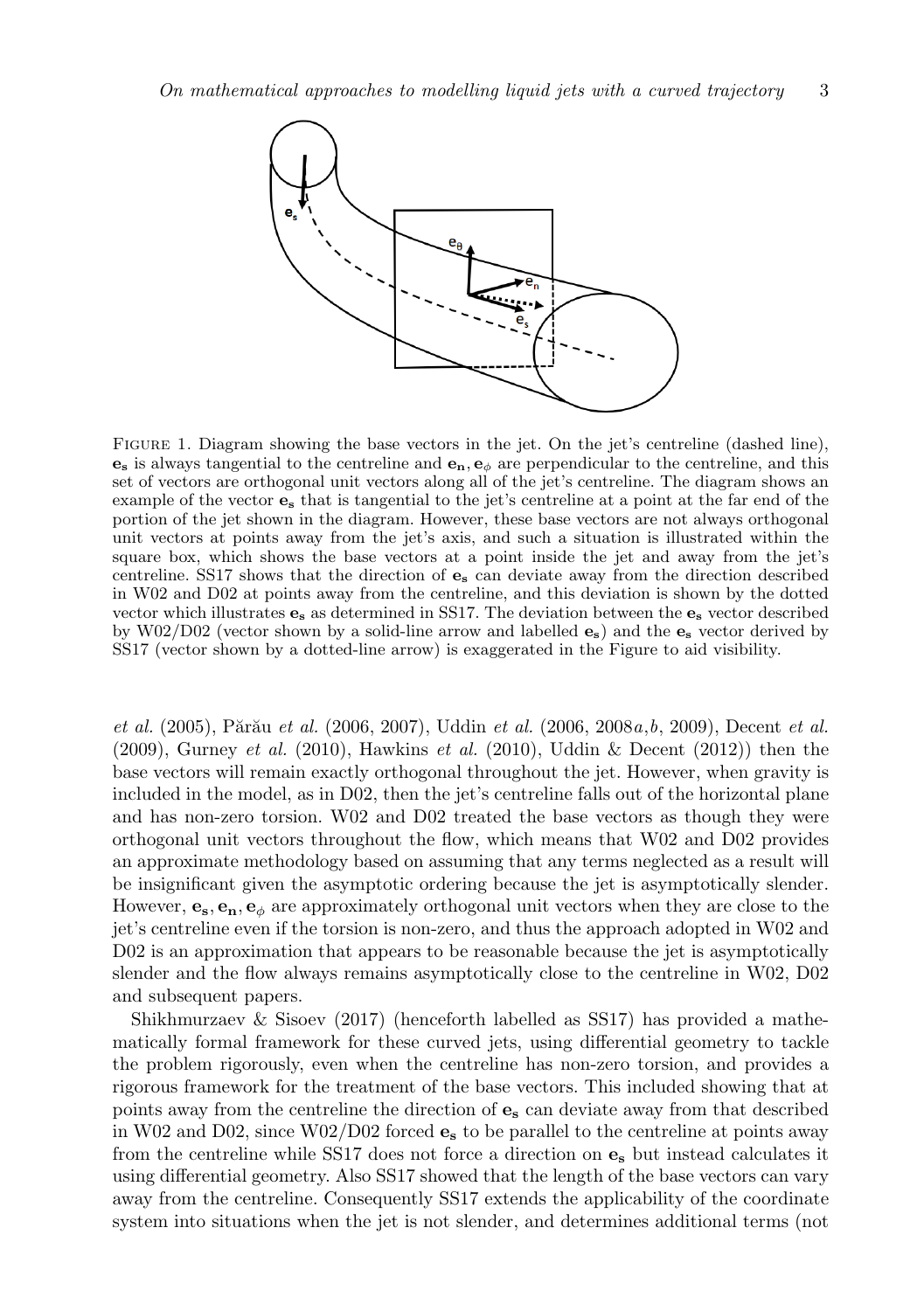found in W02 and D02) which we show here are asymptotically small when the jet is slender.

This paper considers the above two approaches and compares the resulting steady models for a slender curved inviscid liquid jet, considering the cases when the curved jet's centreline has zero torsion and when it has non-zero torsion. In both cases this paper shows that the two approaches produce identical results at leading-order using slender jet asymptotic expansions (and so any terms neglected as a result of approximations are shown here to only appear at higher-order in the resulting asymptotic expansions). This paper demonstrates that the approximate methodology of W02 and D02 is useful and produces results to an acceptable level of approximation for slender curved liquid jets even when the jet's centreline has non-zero torsion. Given the ease of use of the approximate method, when compared to the rigorous approach of SS17, it provides a useful toolkit for tackling complex problems. This paper goes on to consider some asymptotic limits to understand when it is possible to use the approximate method and when it is necessary to use the rigorous method of SS17. This is important because the method of W02 (for centrelines with zero torsion) has been shown in a number of papers to be able to be implemented into situations where the liquid has complex rheology, has surfactants added, where temperature changes are incorporated, and where compound liquid jets are considered, in situations that incorporate linear instability and nonlinear mechanisms, and this has all been enabled because the method is straight-forward to use. If those complex applications are to be tackled in the future for situations where the centreline has non-zero torsion then it is necessary to understand whether D02 can be used as an accurate approximate methodology, and it is the primary result of this paper that this is in fact the case, thus opening out the future application of D02 into complex industrial problems for non-zero torsion as new applications arise.

# **2. Slender jets**

In W02 and D02, a Cartesian coordinate system  $x', y', z'$  is used that rotates with the container where the *y*'-axis is vertical and pointing upwards and the  $x' - z'$  plane is horizontal, with the positive *x ′* -axis pointing away from the cylinder in a direction normal to the surface of the cylinder and the *z ′* -axis is tangential to the cylinder's surface. The origin of this coordinate system is located at the centre of the orifice from which the jet emerges on the surface of the rotating cylinder. The cylinder rotates about its central axis in an anti-clockwise direction when viewed from above. In non-dimensional terms, the radius of the rotating cylinder is 1 (i.e. lengths are non-dimensionalised with respect to  $s_0$ ).

In SS17, a Cartesian coordinate system *x, y, z* is used, that is considered here to rotate with the container, where the *z*-axis is vertical and pointing upwards and the  $x - y$ plane is horizontal. The origin of this coordinate system is located on the axis of the rotating cylinder. For the two formulations to be equivalent, the centre of the orifice on the surface of the rotating cylinder is defined here to be at  $x = 1$ ,  $y = z = 0$  in the formulation of SS17, so that the *x*-axis also points through the centre of the orifice away from the rotating container's surface. The cylinder also rotates about its central axis in an anti-clockwise direction when viewed from above. Both Cartesian coordinate systems are right-handed.

In the formulations of W02 and D02, the centreline of the jet is described by nondimensional functions  $X_{Wa}(s)$ ,  $Y_{Wa}(s)$ ,  $Z_{Wa}(s)$  which describe the position of the jet's centreline with respect to  $x', y', z'$ . The steady centreline of the jet is then described by the curve  $x' = X_{Wa}(s)$ ,  $y' = Y_{Wa}(s)$  and  $z' = Z_{Wa}(s)$ . The leading-order steady jet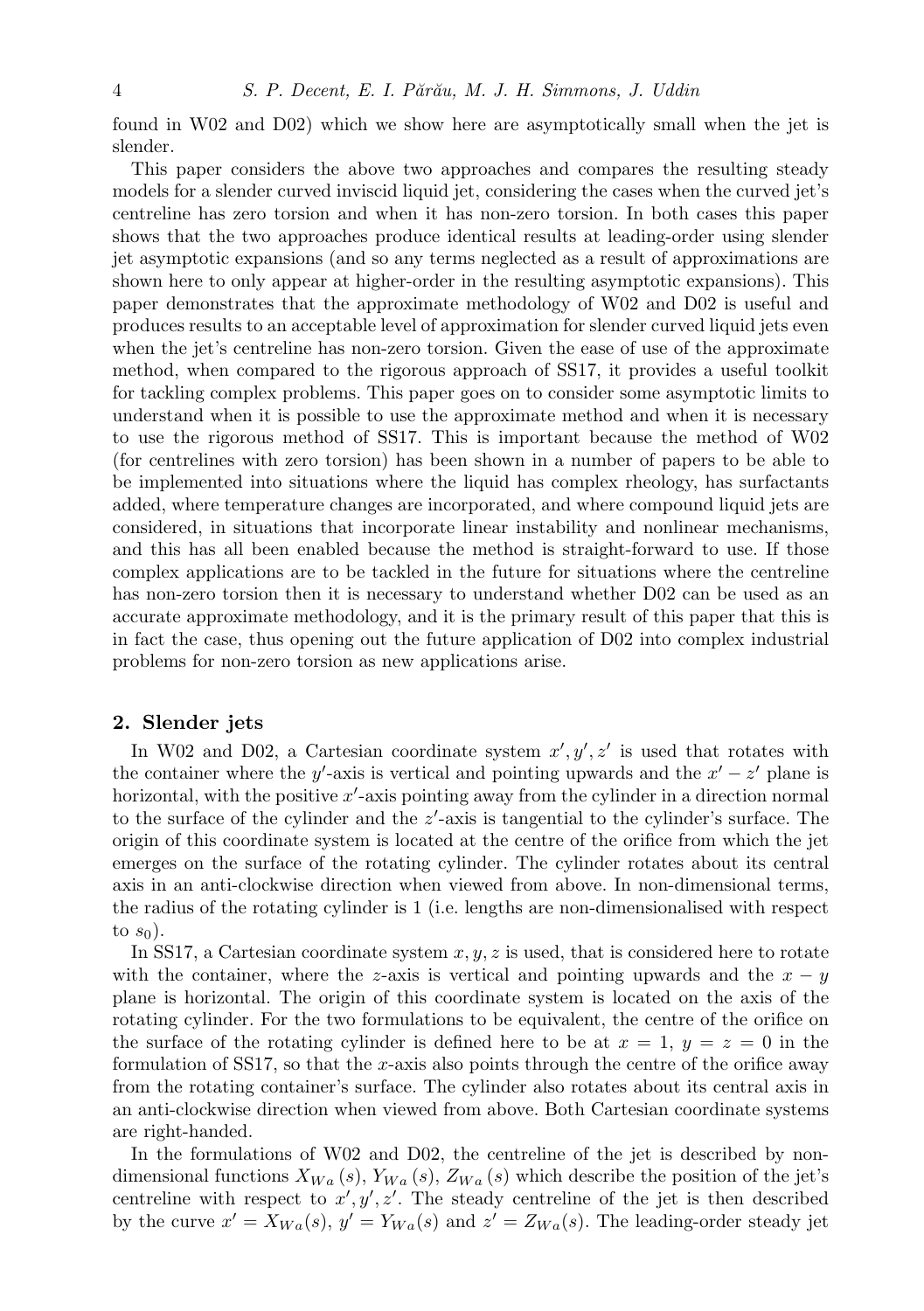

Figure 2. Comparison of the coordinate systems used in W02/D02 and SS17. The dotted curved line represents the jet's centreline for a liquid jet that emerges from the side of the rotating cylindrical container. The coordinate system of W02/D02 is *x ′ , y′ , z′* and the coordinate system of SS17 is  $x, y, z$ . A point on the jet's centreline is shown that has coordinates  $x' = X_{Wa}$ ,  $y' = Y_{Wa}, z' = Z_{Wa}$  in W02/D02 and also  $x = X_{Sh}, y = Y_{Sh}, z = Z_{Sh}$  in SS17. The transformation between these coordinates is also shown for this point on the centreline. Both sets of Cartesian coordinates move with the rotating container, and the container rotates about its vertical axis in an anti-clockwise direction.

speed is denoted in W02 and D02 by  $u_0(s)$  and the leading-order steady jet radius (which describes the location of the free-surface) is denoted by  $R_0(s)$ .

In the formulation of SS17, the centreline of the jet is described by  $x = X_{Sh}(s)$ ,  $y = Y_{Sh}(s)$  and  $z = Z_{Sh}(s)$  and the jet speed is denoted by  $u_{f,0}(s)$ . (Since the Cartesian axes in W02/D02 and SS17 are aligned differently, we distinguish the position of the jet's centreline  $(X, Y, Z)$  between the two formulations by writing subscripts "Wa" and "Sh" on those variables corresponding to W02/D02 and SS17 respectively. Also note that SS17 denotes the arclength using  $\xi$  instead of *s*, so that  $\xi = s$  in comparing W02/D02 and SS17, though we use *s* as the arclength throughout this paper.) To transform between the two Cartesian systems note that  $X_{Sh} = X_{Wa} + 1$  so that the centre of the orifice is in the same place in both formulations (this is a translation of the origin in the Cartesian coordinate system between the two formulations). Also  $Y_{Sh} + Z_{Wa} = 0$  so that the direction of the Cartesian axes are aligned in the horizontal plane and  $Z_{Sh} = Y_{Wa}$  so that the vertical axes are aligned. These coordinate systems are shown in Figure 2.

The Rossby, Froude and Weber numbers are  $Rb = U/(s_0\Omega)$ ,  $Fr = U/(s_0g)^{1/2}$  and  $We = \rho U^2 a / \sigma$  respectively, where *U* is the exit speed of the jet at the orifice,  $\Omega$  is the rate of rotation of the container,  $\rho$  is the liquid's density,  $\sigma$  is the surface tension of the liquid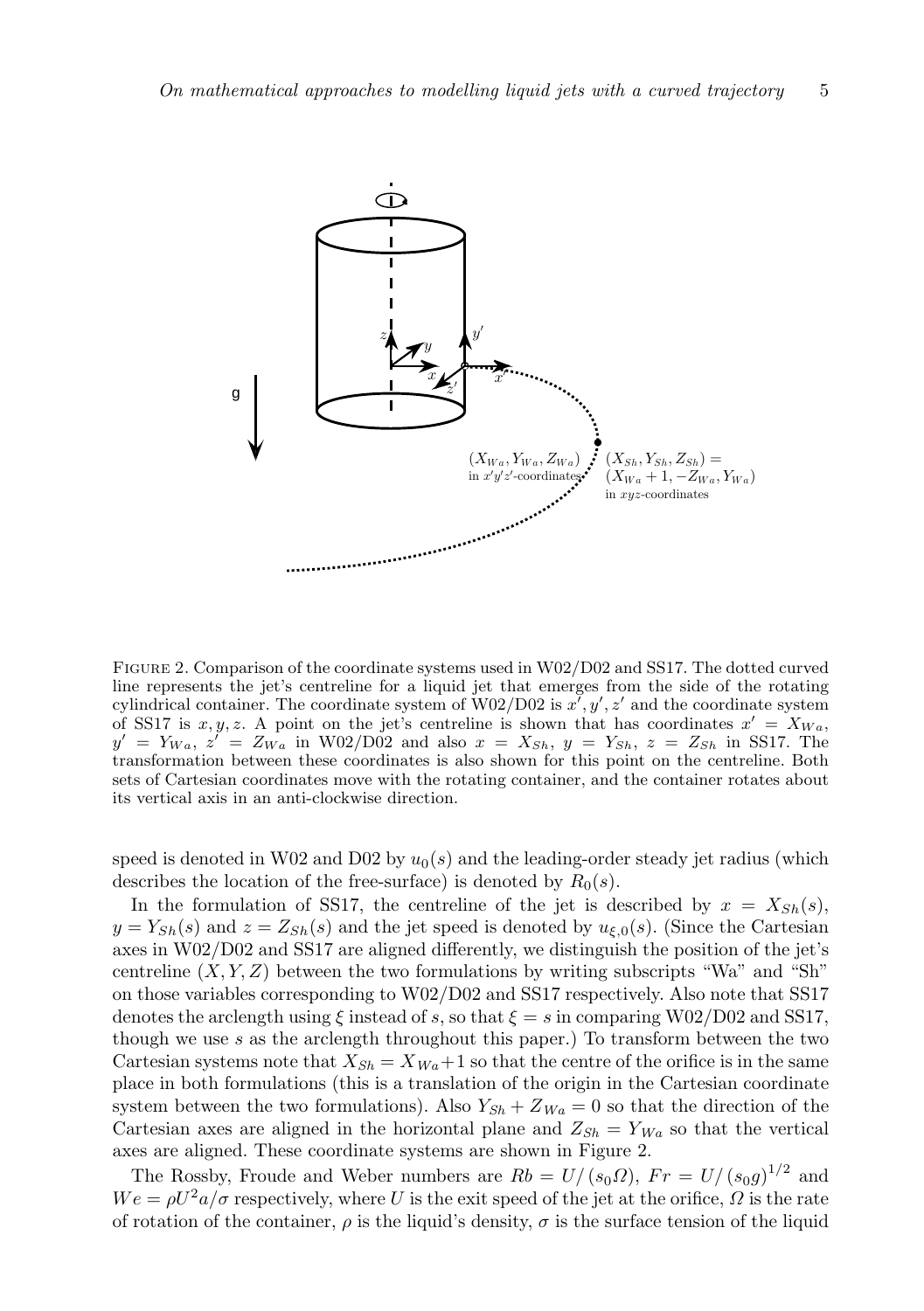and *g* is the acceleration due to gravity. The problem was examined in the inviscid case in W02 and D02 using a slender jet asymptotic expansion. The resulting non-dimensional trajectory equations derived in W02 and D02 are shown in the first column in Table 1, where dashes on functions of *s* denote differentiation with respect to *s*. In W02/D02 these equations are solved subject to the non-dimensionalised initial conditions (at the orifice) of  $X'_{Wa} = R_0 = u_0 = 1$  and  $X_{Wa} = Y_{Wa} = Y'_{Wa} = Z_{Wa} = Z'_{Wa} = 0$  at  $s = 0$ . The second column in Table 1 shows the leading-order trajectory equations from SS17.

W02 and D02 determined the equation in the first row of Table 1 using the nondimensionalised Euler's equation in the downstream direction combined with the normal stress boundary condition. The equation in the second row arises from the continuity equation and the kinematic boundary condition. The next two equations in Table 1 arise in W02 and D02 from Euler's equations in the radial and azimuthal directions in any cross-section of the jet combined with the normal stress boundary condition. The equation in the fifth row arises from the geometrical definition of the arclength *s*.

The following two subsections show that the equations in the two columns of Table 1 are identical both when gravity is included and when it is neglected.

## 2.1. *Trajectory equations including gravity*

D02 included gravity in the formulation, so that the centreline of the jet is a curve in three-dimensional space and the Froude number  $Fr = O(1)$ . The trajectory equations in Table 1 arising from D02 and SS17 are identical, as is now shown, though this appears not to have been noticed in SS17.

There are two free non-dimensional constants in SS17 which need to be chosen here as  $Q_1 = 1$  and  $Q_2 = 1/Rb^2 - 2/We - 1$ . The jet speed functions are chosen to be identical in both formulations so that  $u_{\xi,0} = u_0$ . Firstly it can be seen that the equations in columns 1 and 2 in Table 1 are identical for both of the top two rows using  $R_0^2 u_0 = 1$ . (To show this, it is necessary to differentiate  $R_0^2 u_0 = 1$  with respect to *s* and rearrange. This also gives the above mentioned formulae for  $Q_1$  and  $Q_2$  by comparing the equations in columns 1 and 2, and this choice for  $Q_1$  and  $Q_2$  corresponds to ensuring that the initial conditions at the orifice are satisfied.) Next, by substituting the transformations between  $(X_{Wa}, Y_{Wa}, Z_{Wa})$  and  $(X_{Sh}, Y_{Sh}, Z_{Sh})$  into the equations in the third row of Table 1, it can be seen that the two equations in the third row are the same since  $-Y''_{Wa}(X''_{Wa} + Z''_{Wa}) + Y'_{Wa}(X'_{Wa}X''_{Wa} + Z'_{Wa}Z''_{Wa})$  can be rearranged into  $-V_{Wa}''$  because  $X_{Wa}'X_{Wa}'' + Y_{Wa}'Y_{Wa}'' + Z_{Wa}'Z_{Wa}'' = 0$  (from differentiating  $X_{Wa}'^2$  +  $Y'_{Wa}^2 + Z'_{Wa}^2 = 1$ . Finally, it is straight-forward to see that the equations in the fourth and fifth rows of Table 1 are identical in each column. Therefore, the equations in the two columns in Table 1 are identical.

#### 2.2. *Trajectory equations without gravity*

In the situation where rotation is sufficiently great that gravity can be neglected in the problem, then the jet does not fall before breaking up into droplets and this situation was examined in W02. The equations for W02 are shown in the first column of Table 1 for  $Y_{Wa} = 0$  (so that the jet's centreline does not fall out of the plane  $y' = 0$ ) and  $Fr = \infty$ . (Note that the steady trajectory equations in W02 are written in a slightly different form to those shown in the first column of Table 1 for  $Y_{Wa} = 0$  and  $Fr = \infty$ , though it is straight-forward to rearrange the equations from the first column of Table 1 into the form shown in W02.) The equivalent trajectory equations from SS17 are shown in the second column of Table 1 for  $Z_{Sh} = 0$  and  $Fr = \infty$ .

Since this is just a special case of when gravity is included, the equations in the two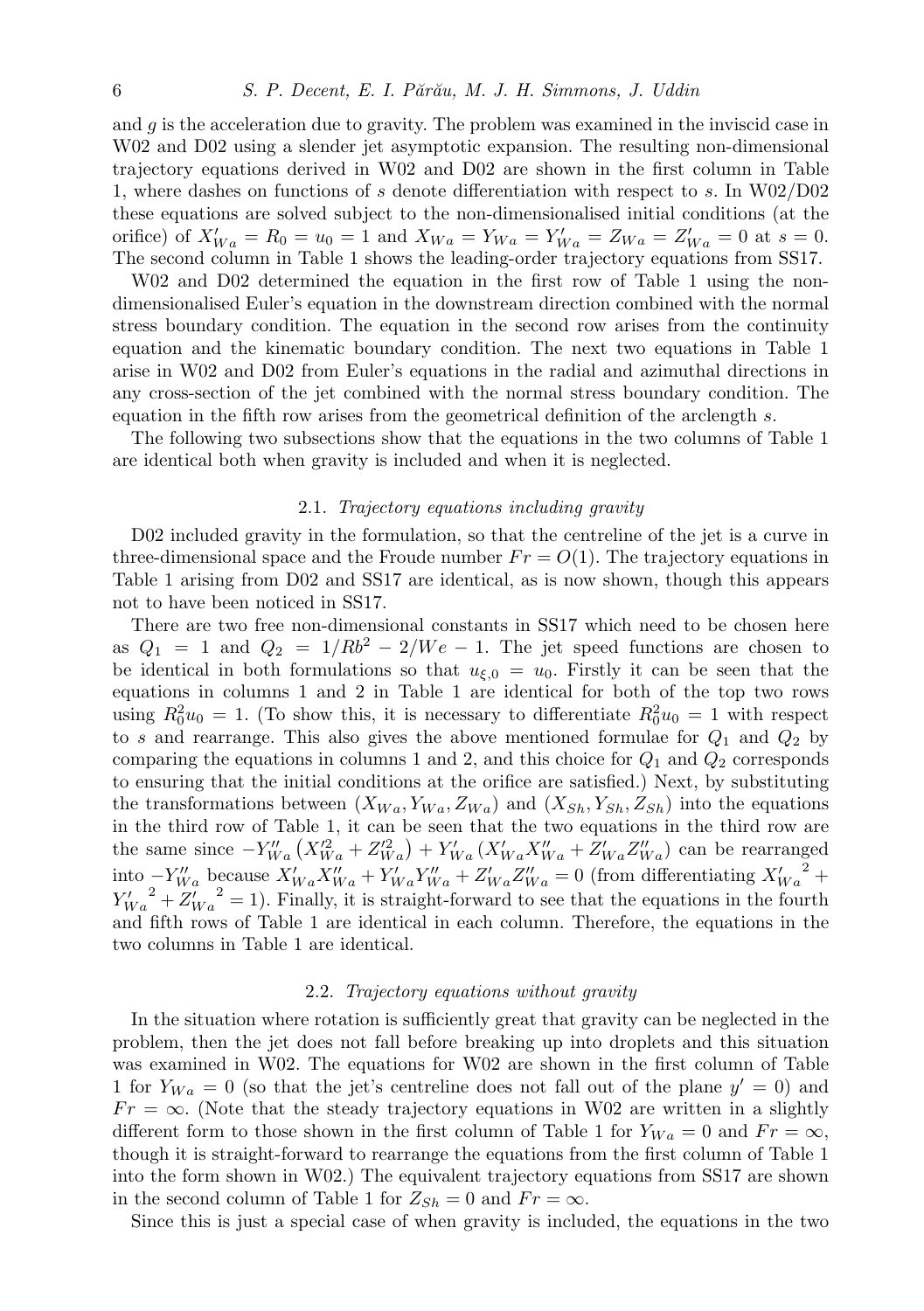| W02 and D02                                                        | SS17                                                               |
|--------------------------------------------------------------------|--------------------------------------------------------------------|
| $u_0^2 = 1 - 2Y_{Wa} Fr^{-2}$                                      | $u_{\xi,0}^2 + 2We^{-1}Q_1^{-1/2}u_{\xi,0}^{-1/2}$                 |
| $+Rb^{-2}\left(X_{Wa}^2+2X_{Wa}+Z_{Wa}^2\right)$                   | $-Rb^{-2}(X_{Sh}^2+Y_{Sh}^2)$                                      |
| $+2We^{-1}(1-R_0^{-1})$                                            | $+2Z_{Sh}Fr^{-2} + Q_2 = 0$                                        |
| $R_0' (u_0^2 + 1/(2WeR_0)) =$                                      | $R_0^2 u_{\xi,0} = 1$                                              |
| $\frac{1}{2}R_0Y'_{Wa}/Fr^2$                                       |                                                                    |
| $-\frac{1}{2}R_0((X_{Wa} + 1)X'_{Wa} + Z_{Wa}Z'_{Wa})/Rb^2$        |                                                                    |
| $(Z'_{Wa}X''_{Wa} - X'_{Wa}Z''_{Wa})Fr^{-2}$                       | $Fr^{-2}(X'_{Sh}Y''_{Sh} - Y'_{Sh}X''_{Sh})$                       |
| $+Z_{Wa} (Y'_{Wa} X''_{Wa} - Y''_{Wa} X'_{Wa}) Rb^{-2}$            | $+2Rb^{-1}u_{\xi,0}X'_{Sh}(Z'_{Sh}X''_{Sh}-X'_{Sh}Z''_{Sh})$       |
| $+(X_{Wa}+1)(Y''_{Wa}Z'_{Wa}-Z''_{Wa}Y'_{Wa})Rb^{-2}$              | $-2Rb^{-1}u_{\xi,0}Y'_{Sh}(Y'_{Sh}Z''_{Sh}-Z'_{Sh}Y''_{Sh})$       |
| $-2Y''_{W}u_0Rb^{-1}=0$                                            | $-Rb^{-2}X_{Sh} (Y'_{Sh}Z''_{Sh} - Z'_{Sh}Y''_{Sh})$               |
|                                                                    | $-Rb^{-2}Y_{Sh} (Z'_{Sh}X''_{Sh} - X'_{Sh}Z''_{Sh}) = 0$           |
| $(u_0^2 - We^{-1}R_0^{-1}) (X_{Wa}''^2 + Y_{Wa}''^2 + Z_{Wa}''^2)$ | $\left(u_{\xi,0}^2 - u_{\xi,0}^{1/2}We^{-1}Q_1^{-1/2}\right)$      |
| $=-Y''_{W}F r^{-2}$                                                | $\times\left(X_{Sh}''^{2}+Y_{Sh}''^{2}+Z_{Sh}''^{2}\right)$        |
| $+Rb^{-2}((X_{Wa}+1)X''_{Wa}+Z_{Wa}Z''_{Wa})$                      | $+2u_{\xi,0}Rb^{-1}(X_{Sh}'Y_{Sh}''-Y_{Sh}'X_{Sh}'')$              |
| $+2u_0Rb^{-1}(X'_{Wa}Z''_{Wa}-Z'_{Wa}X''_{Wa})$                    | $-Rb^{-2}(X_{Sh}X_{Sh}'' + Y_{Sh}Y_{Sh}'')$                        |
|                                                                    | $+Z''_{Sb}Fr^{-2}=0$                                               |
| $X'_{Wa}^2 + Y'_{Wa}^2 + Z'_{Wa}^2 = 1$                            | ${X'_{\text{Sh}}}^2 + {Y'_{\text{Sh}}}^2 + {Z'_{\text{Sh}}}^2 = 1$ |

Table 1. Comparison of the steady trajectory equations between W02/D02 and SS17. The equations in these two columns are shown in this paper to be identical using the transformations  $u_{\xi,0} = u_0$ ,  $X_{Sh} = X_{Wa} + 1$ ,  $Y_{Sh} + Z_{Wa} = 0$  and  $Z_{Sh} = Y_{Wa}$ .

columns of Table 1 are again identical even when  $Y_{Wa} = Z_{Sh} = 0$  and  $Fr = \infty$  using the same arguments as in the previous subsection. The methodologies of W02/D02 and SS17 therefore produce identical results for the trajectory of a slender curved jet at leading-order when gravity is included (D02) and when it is not (W02).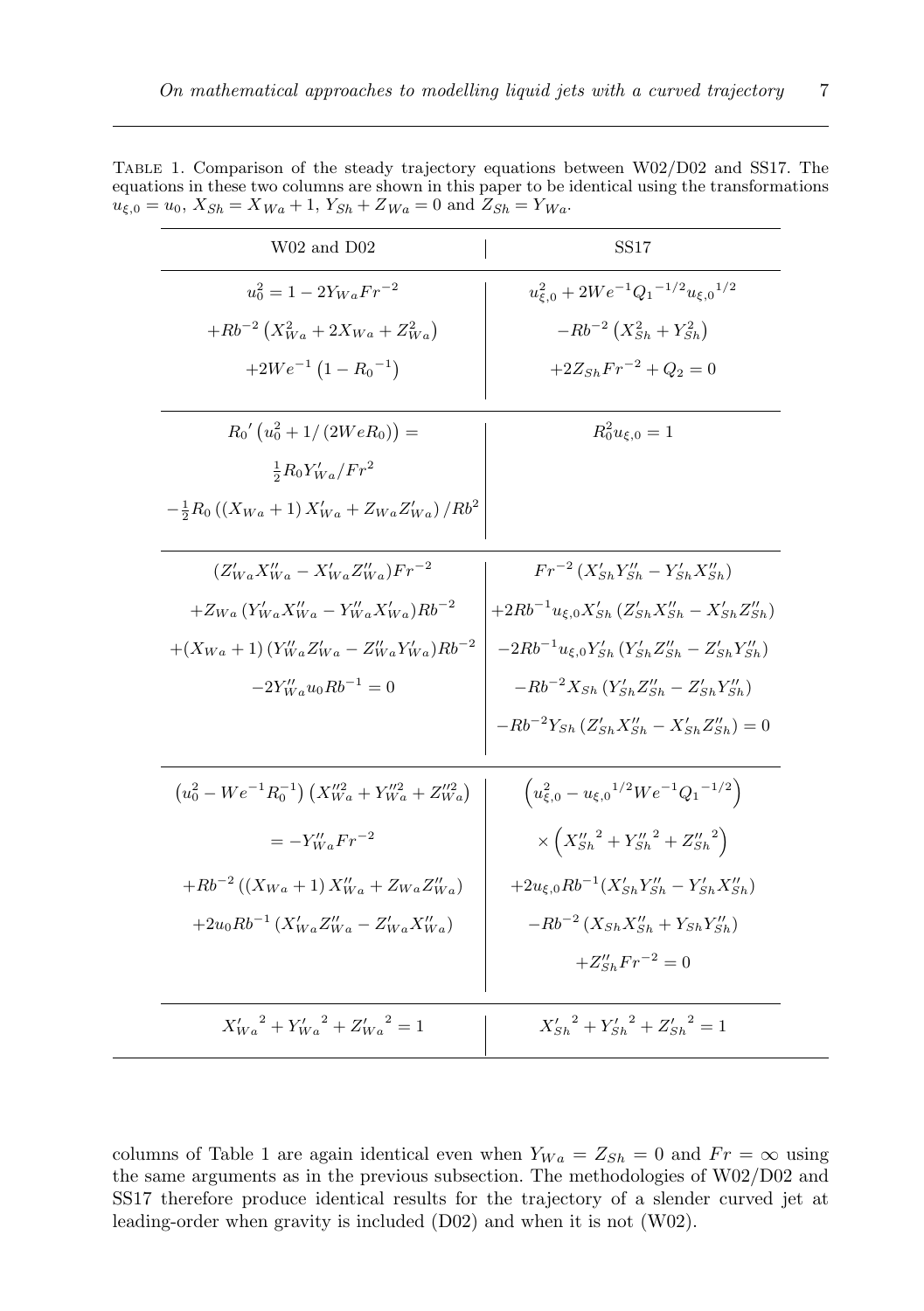## 8 *S. P. Decent, E. I. P˘ar˘au, M. J. H. Simmons, J. Uddin*

#### 2.3. *Comparison of other equations and other models for slender jets*

In W02 and D02, the steady jet's radius from the centreline (i.e. the location of the undisturbed free-surface) is perturbed by a small linear travelling wave using the asymptotic expansion for the jet radius  $R_0(s) + \delta R(\bar{s}, s, t) + \dots$  where  $\delta$  is a small parameter used to linearise the instability equations and  $\bar{t}$  is a multiple-timescale defined in W02. Using this in SS17, W02 and D02, all three papers show that the curvature of the free-surface is equal to

$$
\frac{1}{R_0} - \delta \left( \frac{\partial^2 \tilde{R}}{\partial \tilde{s}^2} + \frac{\tilde{R}}{R_0^2} \right) + \dots \tag{2.1}
$$

even when the torsion of the centreline is non-zero. Likewise, Euler's equations, the continuity equation, and the normal stress and the kinematic boundary conditions are the same at leading-order (at leading-order the jet is steady) and at  $O(\delta)$  in W02 and SS17 (for  $Y_{Wa} = 0$  and  $Fr = \infty$ ) when the torsion is zero, and are also identical at leading-order and at  $O(\delta)$  in D02 and SS17 (for  $Fr = O(1)$ ) when the torsion is not equal to zero.

W02 and D02 go on to examine the linear instability of the jet in each case. The instability equations can be shown to be identical at leading-order to those produced by applying the same multiple-scales method of W02/D02 to SS17. That is because the instability arises on the short lengthscale  $\bar{s}$ .

The case examined in this paper is inviscid, but note that Wallwork (2002) and Decent *et al.* (2009) show that including viscosity does not change the trajectory equations from those determined in the inviscid case based upon a scaling where the Ohnesorge number  $Oh = \mu/\sqrt{\sigma a \rho} = O(1)$  and where  $\mu$  is the dynamic viscosity of the liquid. The viscosity appears at leading-order in the equations for the unstable linear waves that propagate along the jet. The instability equations based upon W02 and D02 will again be the same as those based upon SS17 at leading-order when incorporating viscosity and the stress tensor. Subsequent papers such as Părău *et al.* (2006, 2007) and Uddin *et al.* (2006, 2008*a*) went on to examine the inclusion of nonlinear effects and additional physical effects such as surfactants and non-Newtonian liquid viscosity. Once again, in all of these situations at leading-order the two formulations will produce identical equations in both steady and unsteady cases. (Break-up and other complex unsteady phenomena can be significantly influenced by viscosity and the stress tensor e.g. Părău *et al.* (2007), Uddin *et al.* (2006) and Falcucci *et al.* (2013).)

# **3. Discussion**

From Entov & Yarin (1984), the coordinate system of W02/D02 is orthogonal everywhere when the torsion  $\kappa_2$  of the centreline is equal to zero. From SS17,  $\kappa_2 = P/Q$ where

$$
P = X'_{Sh} (Y''_{Sh} Z''_{Sh} - Z''_{Sh} Y''_{Sh}) + Y'_{Sh} (Z''_{Sh} X'''_{Sh} - X''_{Sh} Z'''_{Sh})
$$

$$
+ Z'_{Sh} (X''_{Sh} Y'''_{Sh} - Y''_{Sh} X'''_{Sh})
$$
(3.1)

and

$$
Q = \left(Y_{Sh}'Z_{Sh}'' - Z_{Sh}'Y_{Sh}''\right)^2 + \left(Z_{Sh}'X_{Sh}'' - X_{Sh}'Z_{Sh}''\right)^2 + \left(X_{Sh}'Y_{Sh}'' - Y_{Sh}'X_{Sh}''\right)^2. \tag{3.2}
$$

In papers where gravity is neglected in the formulation, such as in W02, Parau *et al.* (2006, 2007) and Uddin *et al.* (2006, 2008*a*), then  $Fr = \infty$  and  $Z_{Sh} = Y_{Wa} = 0$ , so that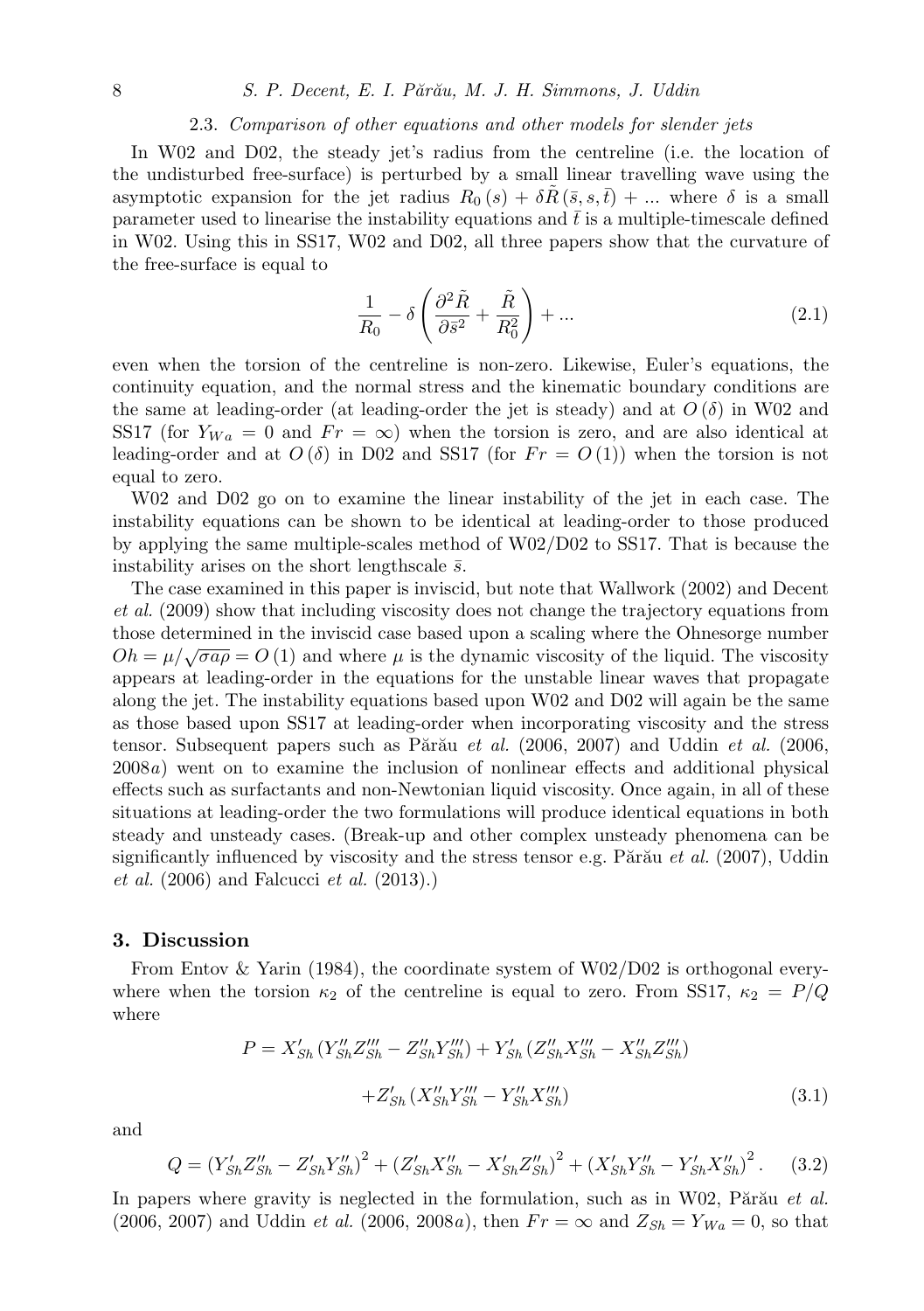$\kappa_2 = 0$  and the coordinate system used is orthogonal. When gravity is included, in D02, then  $\kappa_2 \neq 0$  and the coordinate system is not orthogonal.

Also note that jets observed in experiments and industrial prilling often rapidly breakup into droplets without falling significantly out of the horizontal plane, so that the vertical coordinate  $Z_{Sh} = Y_{Wa} \approx 0$  at the break-up point in observations, so that  $\kappa_2 \neq 0$ but  $\kappa_2 \approx 0$  along many jets in prilling. However, as more applications of curved jets appear there will increasingly be demand to examine more complex situations.

Comparing D02 to SS17 it can be seen that when applying the slender jet asymptotic expansions there are terms that are different in the two papers which are  $O(\varepsilon)$ . The equations agree at  $O(1)$  as has already been shown in this paper, but there are  $O(\varepsilon)$ terms including ones proportional to  $\kappa_2$  in (5.2)-(5.4) in SS17 which are absent in D02. In experiments such as those in W02, Wong *et al.* (2004), Partridge *et al.* (2005) and Hawkins *et al.* (2010),  $\varepsilon \approx 0.01$ . In the industrial applications such as prilling that have motivated the work (e.g. see Wallwork (2002), W02)  $\varepsilon$  typically ranges from approximately 0.001 to 0*.*01. Any corrections to measurable quantities caused by using SS17 instead of D02 will be of  $O(\varepsilon)$  even if  $\kappa_2 = O(1)$ . The main measurable outcome of the numerical simulations that subsequently use the solution of the trajectory equations are the predictions of the radius of droplets produced as a result of the surface tension driven instabilities. The droplet radius typically observed in experiments and in industrial applications is of the order of a few millimetres. Therefore the additional  $O(\epsilon)$  terms derived by SS17 if implemented into a numerical simulation would produce corrections to the droplet radius of the order of at most 10*−*<sup>5</sup>*m* which would be too small to be easily measured in an experiment (and other physical features neglected in the model such as air resistance will be more important that these small  $O(\varepsilon)$  corrections). Furthermore, in the slender nanofibre applications (Noroozi *et al.* (2017)) these additional  $O(\epsilon)$  terms from SS17 would cause corrections at only approximately the atomic scale.

It is also worth considering what happens for very long liquid threads in situations when the time-dependent instabilities are diminished so that the thread does not break-up due to surface tension, enabling *s* to become very large. (The effects of surface tension would need to be very small. Such very long threads have not been observed in the experiments of W02 and subsequent papers but we can consider this scenario.) In the notation of SS17,  $X_{Sh} = r_0 s^N \cos (\theta_0 s^M) + ..., Y_{Sh} = r_0 s^N \sin (\theta_0 s^M) + ...$  and  $Z_{Sh} = -\beta s + ...$  as  $s \to \infty$ , where  $\beta > 0$ , N, M,  $r_0$  and  $\theta_0$  are constants. Examining the richest asymptotic balance available in the first equation listed in Table 1 gives that  $N = 1/2$ . Examining the richest asymptotic balance available in the final equation listed in Table 1 gives that  $M = 1/2$ . Therefore, the first equation listed in Table 1 gives that  $u_{\xi,0} = V\sqrt{s} + ...$  for  $s \to \infty$ , where  $V^2 = 2\beta/Fr^2 + r_0^2/Rb^2$ . The remaining equations in Table 1 give that  $V^2 \theta_0^2 = 4/Rb^2$ ,  $\theta_0^2 = 2\beta Fr^2/Rb^2$  and  $r_0^2 \theta_0^2 + 4\beta^2 = 4$ . Solving these equations gives that  $\beta = -r_0^2 Fr^2 / (4Rb^2) + (r_0^4 Fr^4 / (16Rb^4) + 1)^{1/2}$  where  $r_0$  is a constant that is determined through the flow. The above equations then give that  $\kappa_2 = -2^{-1}\beta\theta_0s^{-1/2} + \dots$  as  $s \to \infty$ , so that  $\kappa_2 \to 0$  as  $s \to \infty$ . So the coordinate system of D02 will tend towards becoming orthogonal as  $s \to \infty$  for all parameter values.

The equations can also be solved for  $s \to 0$ . Using the notation of D02 and expanding in powers of *s*, the equations in Table 1 and the initial conditions give that

$$
X_{Wa} = s - \frac{We^2 \left( R b^2 + 4F r^4 \right)}{6F r^4 R b^2 \left( 1 - We \right)^2} s^3 + O\left(s^4\right),\tag{3.3}
$$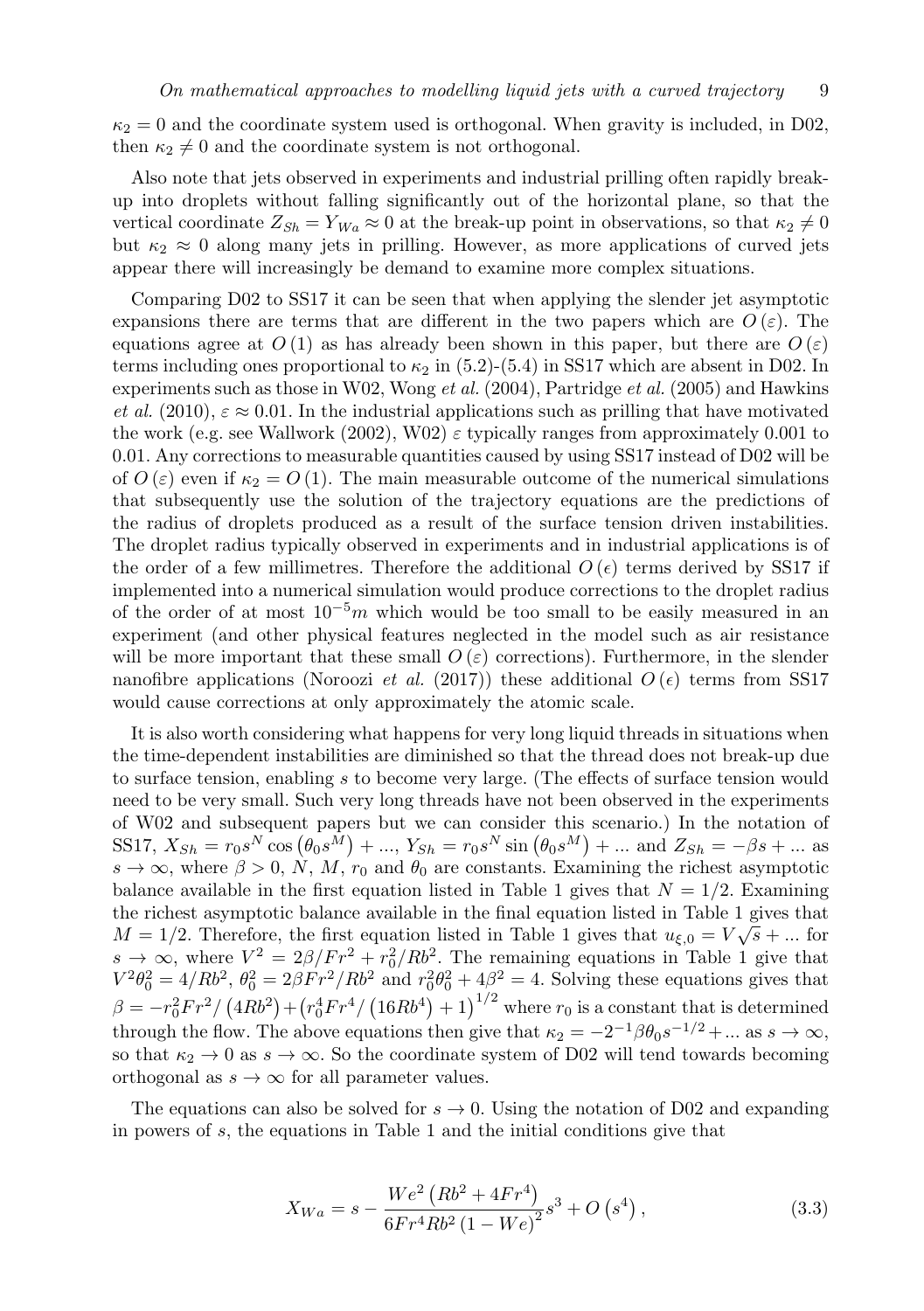10 *S. P. Decent, E. I. P˘ar˘au, M. J. H. Simmons, J. Uddin*

$$
Y_{Wa} = \frac{We}{2Fr^2 (1 - We)} s^2 + \frac{We^3}{Rb^2 Fr^2 (1 - We)^2 (2We + 1)} s^3 + O(s^4), \qquad (3.4)
$$

$$
Z_{Wa} = \frac{We}{Rb(We-1)}s^2 - \frac{2We^2}{3Rb^3(1-We)^2}s^3 + O(s^4),
$$
\n(3.5)

$$
R_0 = 1 - \frac{We}{Rb^2 (2We + 1)}s + O(s^2)
$$
\n(3.6)

and

$$
u_0 = 1 + \frac{2We}{Rb^2(2We + 1)}s + O(s^2).
$$
 (3.7)

(The singularity at  $We = 1$  is well known e.g. Keller & Geer (1973), Baird & Davidson (1962), Finnicum *et al.* (1993), Ramos (1996).) The transformations between D02 and SS17, and (3.1) and (3.2), give as  $s \to 0$ 

$$
\kappa_2 = -\frac{4WeFr^2}{Rb(2We+1)(Rb^2+4Fr^4)} + O(s). \tag{3.8}
$$

This is  $O(1)$  for most parameters, though if  $Rb = O(\varepsilon)$  and  $Fr = O(1)$  (or e.g. if  $Rb = O(\varepsilon)$  and  $Fr = O(\varepsilon)$  then, for small *s*,  $\kappa_2 = O(\varepsilon^{-1})$  so that the torsion is asymptotically large. (Varying *W e* cannot make *κ*<sup>2</sup> asymptotically large if the other parameters are  $O(1)$ .) In this case the additional terms proportional to  $\kappa_2$  identified in SS17 (which appear at  $O(\varepsilon)$  in the asymptotic expansions) may become leading-order. Therefore, the scalings and approximations of D02 may break-down if  $\kappa_2 = O(\varepsilon^{-1})$ . Physically this corresponds to very high rotation rates in situations where gravity is also important. When  $Rb = O(\varepsilon)$  then the rotation rate of the cylinder  $\Omega$  would need to be *O* (*U/a*) which is very high. For example, in the laboratory experiments carried out in W02, rotation rates vary between 50 and 200 r.p.m., while *We* ranges from about 10 to 50, *Rb* ranges from about 2 to 5, and *Fr* ranges from about 2 to 3, so that  $\kappa_2$  is small at  $s = 0$  (from (3.8)). In contrast, if Rb was to be  $O(\varepsilon)$  in the experiments of W02 then the rotation rate would need to have been around 10*,* 000 r.p.m. which is well beyond the range of experiments carried out. (Note the variables in Table 1 vary rapidly close to the orifice at  $s = 0$  for  $Rb \ll 1$ , as can be seen in  $(3.3)$  -  $(3.7)$ , and there will be large gradients in the solutions for  $Rb \ll 1$ .)

D02 will also break-down if the jet is not slender e.g. W02 and Wong *et al.* (2004) observed atomisation at the orifice in experiments for  $We \to 0$  when the jet ceases to be slender. (However, jets do not always shrink to zero for small *W e*: see Falcucci *et al.*  $(2010b)$ .)

# **4. Conclusions**

In summary, the rigorous approach of SS17 has enabled the demonstration of the validity of the slender jet approach developed in W02 and D02 and has also enabled this detailed comparison between the two methodologies. It has been demonstrated that SS17 does not change the results of W02, D02 and subsequent papers, since the extra terms derived by SS17 are found to be asymptotically small in the case of slender curved jets and produce physical corrections too small to be easily measured. Note  $\kappa_2$  is equal to zero in most of these previous papers (W02, Partridge *et al.* (2005), Părău *et al.* (2006, 2007), Uddin *et al.* (2006, 2008*a*,*b*, 2009), Decent *et al.* (2009), Gurney *et al.*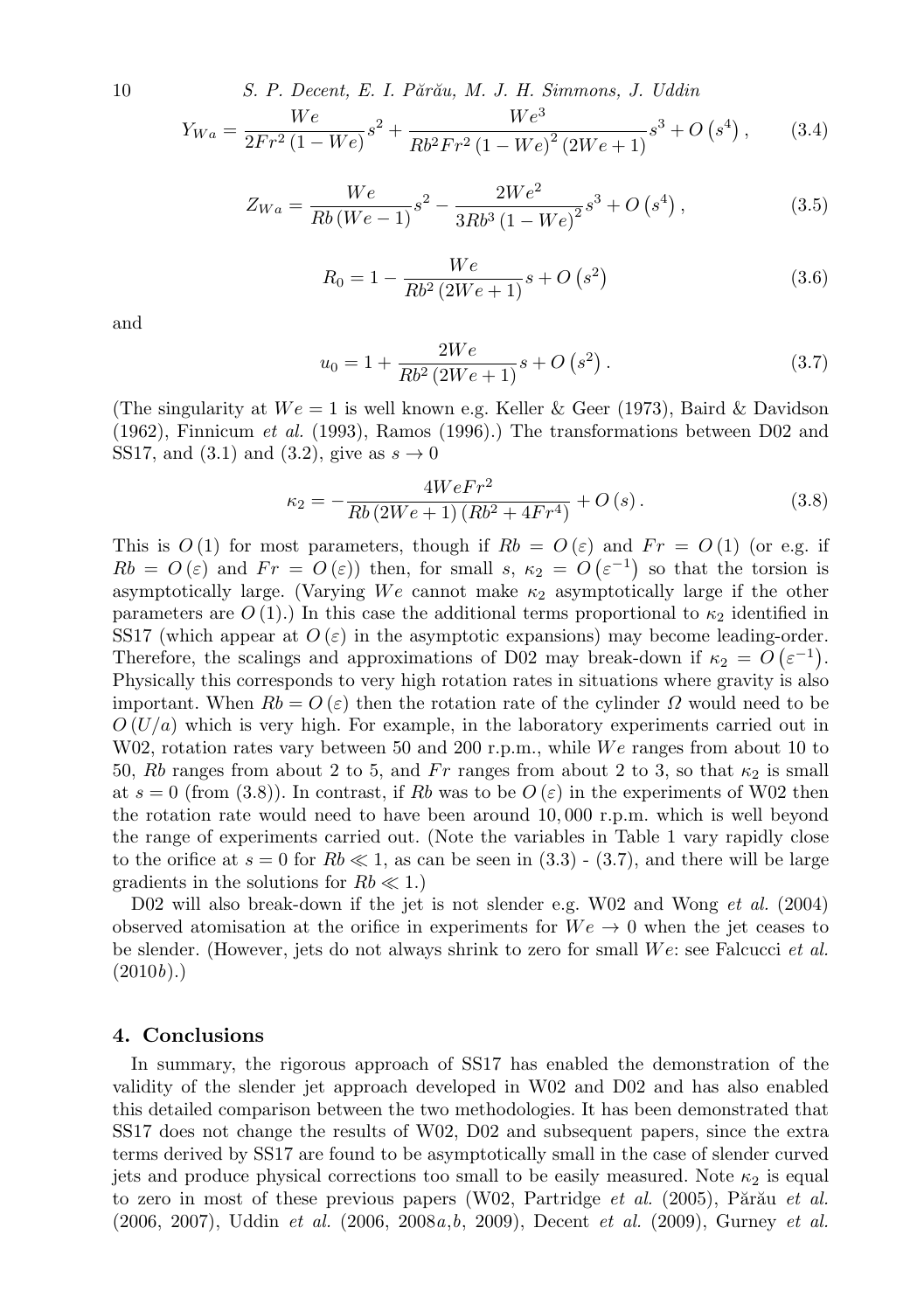(2010), Hawkins *et al.* (2010), Uddin & Decent (2012)) and so the coordinate system used is orthogonal. Even when the torsion is non-zero and  $O(1)$  (as in D02) the model of D02 remains accurate for a slender jet. The exception to this is when the torsion is asymptotically large close to the orifice when the method of D02 appears to break-down. Also if the jet is not slender then the formulation of W02/D02 is not likely to be accurate (since W02/D02 assumes that the jet is slender). Otherwise, the approximations made are accurate, and W02 and D02 describe the slender curved jet accurately in an easy to use approximate framework. This paper opens out the future application of D02 when  $\kappa_2 = O(1)$  into a wider variety of scenarios.

# REFERENCES

- Arne, W., Marheineke, N., Meister, A. & Wegener, R. 2010 Numerical analysis of cosserat rod and string models for viscous jets in rotational spinning processes. *Math. Mod. Meth. Appl. Sci.* **20**, 1941–1965.
- Baird, M. H. I. & Davidson, J. F. 1962 Annular jets fluid dynamics. *Chem. Eng. Sci.* **17**,  $467 - 472.$
- Decent, S. P., King, A. C., Simmons, M. J. H., Parau, E. I., Wallwork, I. M., Gurney, C. & UDDIN, J. 2009 The trajectory and stability of a spiralling liquid jet: Viscous theory. *Appl. Math. Mod.* **33**, 4283–4302.
- Decent, S. P., King, A. C. & Wallwork, I. M. 2002 Free jets spun from a prilling tower. *J. Eng. Math* **42**, 265–282.
- Entov, V. M. & Yarin, A. L. 1984 The dynamics of thin liquid jets in air. *J. Fluid Mech.* **140**, 91–111.
- FALCUCCI, G., JANNELLI, E., UBERTINI, S. & SUCCI, S. 2013 Direct numerical evidence of stress-induced cavitation. *J. Fluid Mech.* **728**, 362–375.
- FALCUCCI, G., SUCCI, S. & UBERTINI, S. 2010*a* Magnetically driven droplet break-up and vaporization: a lattice boltzmann study. *J. Stat. Mech.* **2010** (5), P05010.
- Falcucci, G., Ubertini, S., Bella, G., De Maio, A. & Palpacelli, S. 2010*b* Lattice boltzmann modeling of diesel spray formation and break-up. *SAE Int. J. Fuels Lubr.* **3 (1)**, 582–593.
- Falcucci, G., Ubertini, S., Biscarini, C. & Di Francesco, S. 2011*a* Lattice boltzmann methods for multiphase flow simulations across scales. *Comm. in Comp. Phys.* **9**, 269–296.
- FALCUCCI, G., UBERTINI, S., CHIAPPINI, D. & Succi, S. 2011*b* Modern lattice boltzmann methods for multiphase microflows. *IMA J. Appl. Math.* **76**, 712 – 725.
- Finnicum, D. S., Weinstein, S. J. & Ruschak, K. J. 1993 The effect of applied pressure on the shape of a two-dimensional liquid curtain falling under the influence of gravity. *J. Fluid Mech.* **255**, 647 – 665.
- Gramlich, S. & Piesche, M. 2012 Numerical and experimental investigations on the breakup of particle laden liquid jets in the centrifugal field. *Chemical Engineering Science* **84**, 408–416.
- Gurney, C. J., Hawkins, V. L., Simmons, M. J. H. & Decent, S. P. 2010 The impact of multi-frequency and forced disturbances upon drop distributions in prilling. *Chem. Eng. Sci.* **65**, 3474–3484.
- HAWKINS, V. L., GURNEY, C. J., DECENT, S. P., SIMMONS, M. J. H. & UDDIN, J. 2010 Unstable waves on a curved non-newtonian liquid jet. *Journal of Physics A: Mathematical and Theoretical* **43**, 055501.
- Keller, J. B. & Geer, J. 1973 Flows of thin streams with free boundaries. *J. Fluid Mech.* **59**,  $417 - 432.$
- Marheineke, N., Liljegren-Sailer, B., Lorenz, M. & Wegener, R. 2016 Asymptotics and numerics for the upper-convected maxwell model describing transient curved viscoelastic jets. *Math. Models Meth. Appl. Sci.* **26**, 569 – 600.
- Marheineke, N. & Wegener, R. 2009 Asymptotic model for the dynamics of curved viscous figres with surface tension. *J. Fluid Mech.* **622**, 345 – 369.
- Ng, C.-L., Sankarakrishnan, R. & Sallam, K.A. 2008 Bag breakup of nonturbulent liquid jets in crossflow. *Int. J. Multiphase Flow* **34**, 241–259.